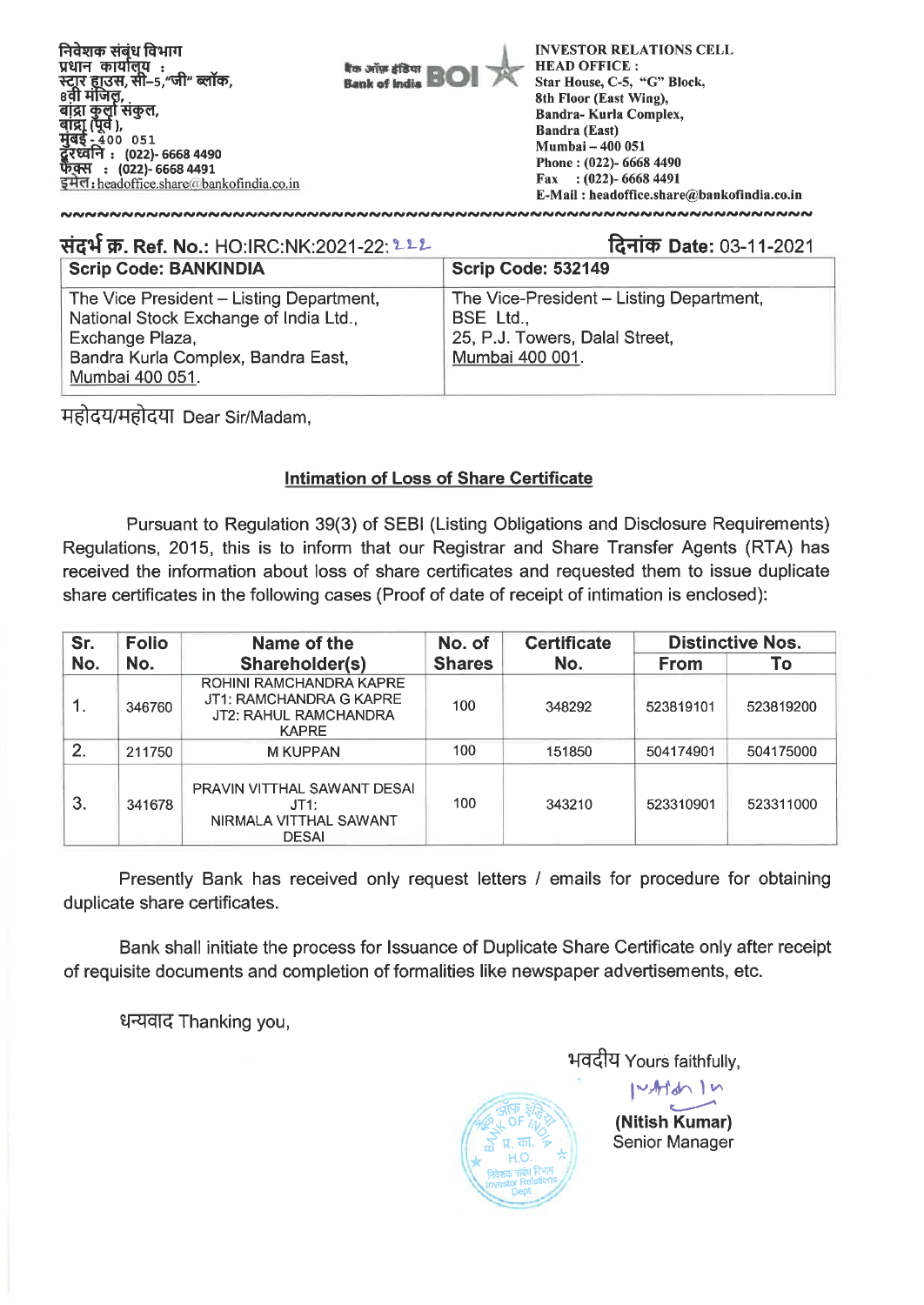## **Investor Relations Department**

| From:               | bssduplicate@bigshareonline.com                                                 |
|---------------------|---------------------------------------------------------------------------------|
| Sent:               | Monday, November 1, 2021 3:15 PM                                                |
| To:                 | Rajesh Venkataraj Upadhya; Investor Relations Department                        |
| Cc:                 | ganesh@bigshareonline.com; jibu@bigshareonline.com;                             |
|                     | bhagwan@bigshareonline.com; Bssduplicate@Bigshareonline.Com                     |
| Subject:            | Duplicate Share Intimations Received On : 20211101 BANK OF INDIA - EQUITY Folio |
|                     | no: 346760                                                                      |
| <b>Attachments:</b> | 549790.pdf                                                                      |

CAUTION: This email originated from a source outside Bank of India. Do not click on links or open attachments unless you recognize the sender and you know the content is safe

Dear Sir/Ma'am,

Please be informed that in terms of the provisions of the SEBI (LODR) Regulations, 2015, the Company is required to submit information regarding loss of share certificates and issue of duplicate certificates, to the stock exchange within two days of its getting information. Further, the said intimation has to be filed only through the mode of NEAPS filing for NSE and on listing.bseindia.com for BSE and not via hard copy submission.

Accordingly, we are sharing herewith the receipt of the following request for loss of share certificate of the Company by shareholders, to enable you to comply with the said regulatory requirement within the timelines prescribed.

| Client<br>Name                             | Cert.<br>No | Dist. No<br>From | Dist. NO. | Folio<br>No. | Quantity | Name                                               | JH 1                         | JH2                                               |
|--------------------------------------------|-------------|------------------|-----------|--------------|----------|----------------------------------------------------|------------------------------|---------------------------------------------------|
| <b>BANK OF</b><br>INDIA -<br><b>EQUITY</b> | 348292      | 523819101        | 523819200 | 346760       | 100      | <b>ROHINI</b><br><b>RAMCHANDRA</b><br><b>KAPRE</b> | RAMCHANDRA<br><b>G KAPRE</b> | <b>RAHUL</b><br><b>RAMCHANDRA</b><br><b>KAPRE</b> |

Should you have any queries in respect of the aforesaid instruction kindly revert back.

Regards,

Bigshare Services Pvt. Ltd.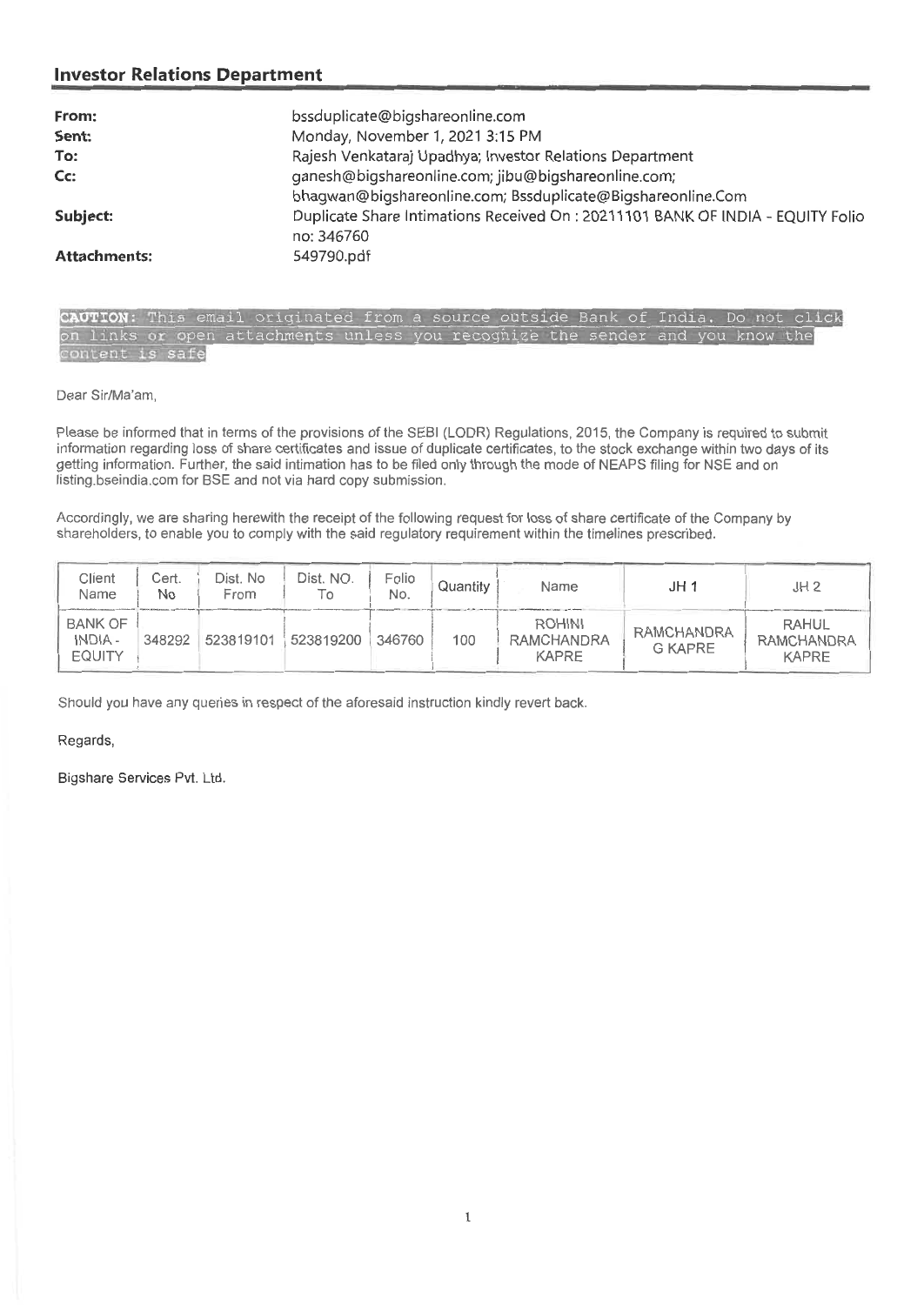$T_{0}$ Till Manager, Big share. BIGSHARE SERVICES PVT. LTD.<br>RECERVED<br>Subject to Verification Musspai. 0 1 NOV 2021 Unit - Bank of India. 549790. Dear Sir. Sign.: We are baring shares of Bank of India. Details as follows: - $100.07$  - Lenanes fo.  $Folic No. - 346760$ Co. Name - Bank of India. we have lost the physical certificate. In this regard, brease quide us to get the certificate (dublicate). Please send the formats it any for getting the Same Gonclosing berevilly Id&Address proof of all Thanks 4 Regards. YOUR Sincerely, saxabe Mrs. R.R. Kazes Rohini Ramchandra. Rahut R. Ramchandra, G. Kapre. Kapre. kapse. Address. Rukmini Nimas. Grayanan Mahazon Mandis, Zenda Chowk, Brazampeth Magpur- 440010. Mail-Id. - rohinikapre147@gmail.com Mobile No. - 9850291843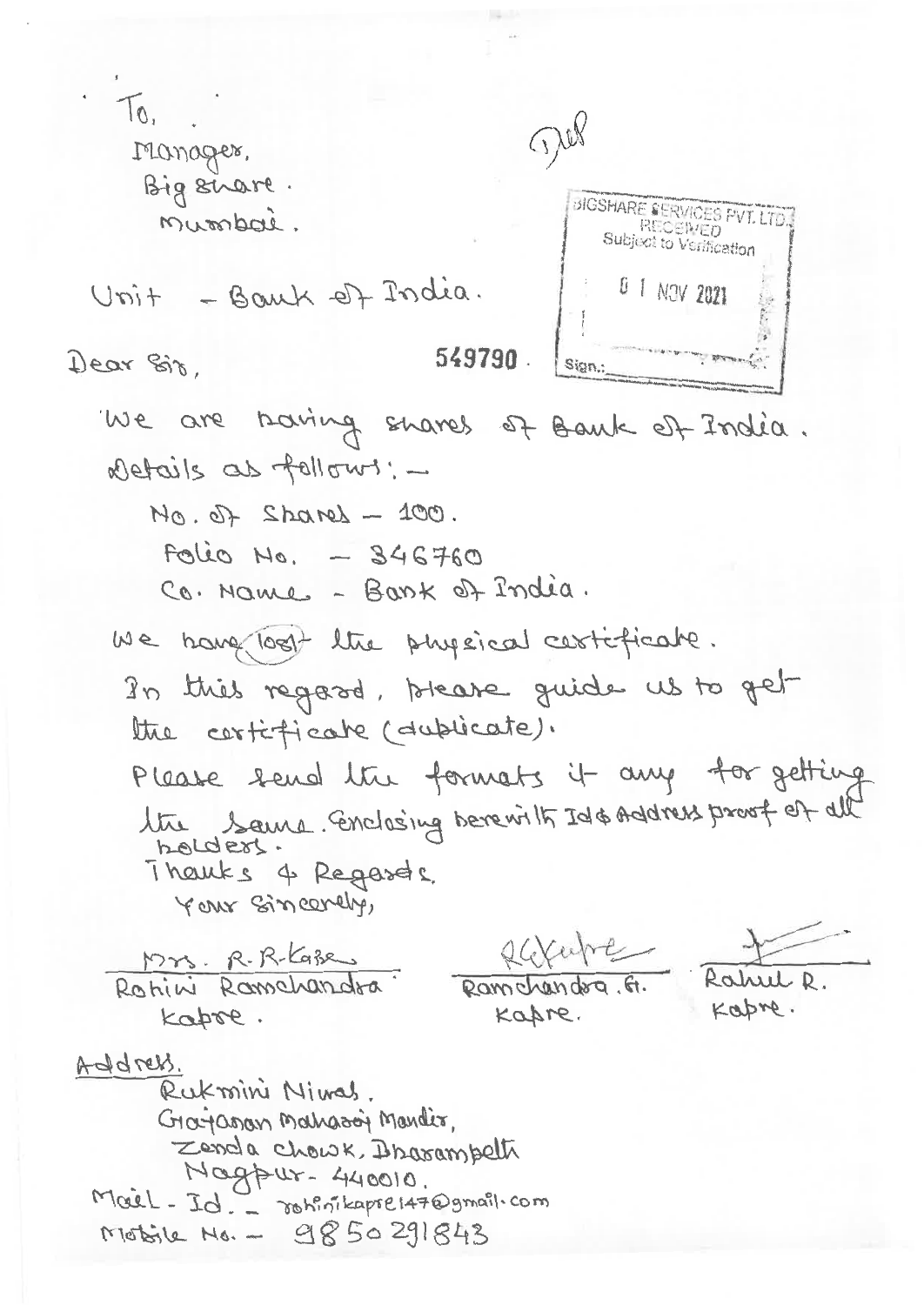## **Investor Relations Department**

| From:               | bssduplicate@bigshareonline.com                                                |
|---------------------|--------------------------------------------------------------------------------|
| Sent:               | Monday, November 1, 2021 3:18 PM                                               |
| To:                 | Rajesh Venkataraj Upadhya; Investor Relations Department                       |
| Cc:                 | ganesh@bigshareonline.com; jibu@bigshareonline.com;                            |
|                     | bhagwan@bigshareonline.com; Bssduplicate@Bigshareonline.Com                    |
| Subject:            | Duplicate Share Intimations Received On: 20211101 BANK OF INDIA - EQUITY Folio |
|                     | no: 211750                                                                     |
| <b>Attachments:</b> | 549775.pdf                                                                     |

CAUTION: email originated from a source outside Bank of India. Do not click on links or open attachments unless you recognize the sender and you know the<br>content is safe

Dear Sir/Ma'am,

Please be informed that in terms of the provisions of the SEBI (LODR) Regulations, 2015, the Company is required to submit information regarding loss of share certificates and issue of duplicate certificates, to the stock exchange within two days of its getting information. Further, the said intimation has to be filed only through the mode of NEAPS filing for NSE and on listing.bseindia.com for BSE and not via hard copy submission.

Accordingly, we are sharing herewith the receipt of the following request for loss of share certificate of the Company by shareholders, to enable you to comply with the said regulatory requirement within the timelines prescribed.

| <b>Client Name</b>              | -- | Cert. No   Dist. No From   Dist. NO. To   Folio No.   Quantity |                  |     | Name     | $JH1$ $JH2$ |
|---------------------------------|----|----------------------------------------------------------------|------------------|-----|----------|-------------|
| BANK OF INDIA - EQUITY   151850 |    | 504174901                                                      | 504175000 211750 | 100 | M KUPPAN |             |

Should you have any queries in respect of the aforesaid instruction kindly revert back.

Regards,

Bigshare Services Pvt. Ltd.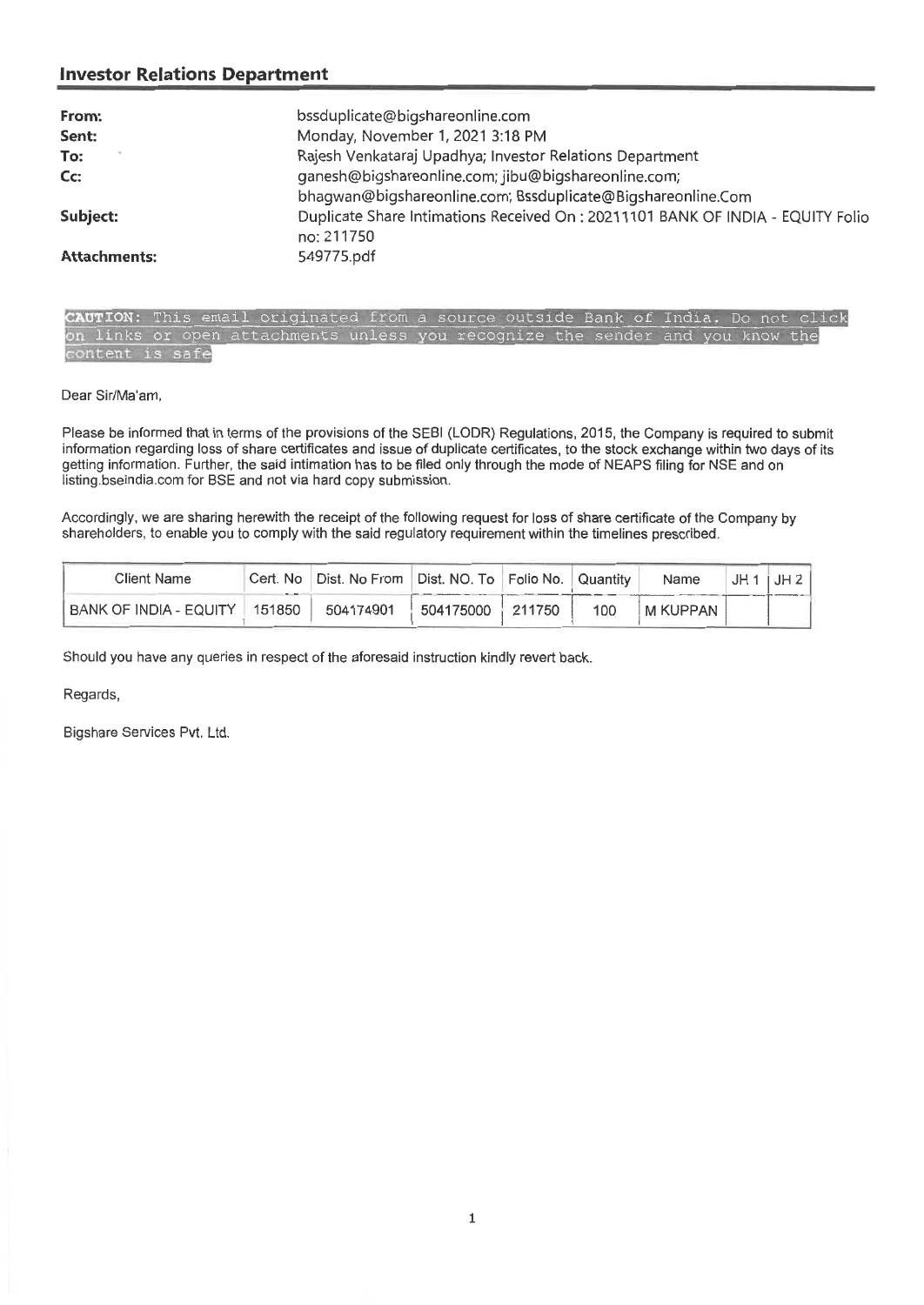$f$  aver

M.Kleppar @ T.K.KHapPustM) no. 11. Manovauf it than Ct. Poorf Noper, Tourlless 60200).

$$
\underbrace{\text{DUP}}
$$

 $25.7.2$ 

 $\tau_{\Omega}$ 

Respected Sin

549775

Sub: Issue of duplicate chance centificate - Bank of India Equity BIGSHARE RERVICES PVT. LTD. Folio. DPIDCLID. 211750. **REGENTED** Subject to Verification Jyou by 12.2.2.4/203496/19101 0 1 NOV 20224 1 applied for correction of my Marry 1's the Bowler of Fudia Showe certificate. It was called on to subout original centificant Sign. I am not houring oniginal centificate except Her Endorsemt stiller. a compt the Same is eveloped. I request you to seindly essue duplicate start antificate for B.O.1.9 100 stares atan early date. Tranking your yours further fully There T.K. KHUPPUSAMI. 11, MANURANJITHAIN STEECH BOSSGA NAGAD, 手順いれしい中点へ200%

which the third of the con-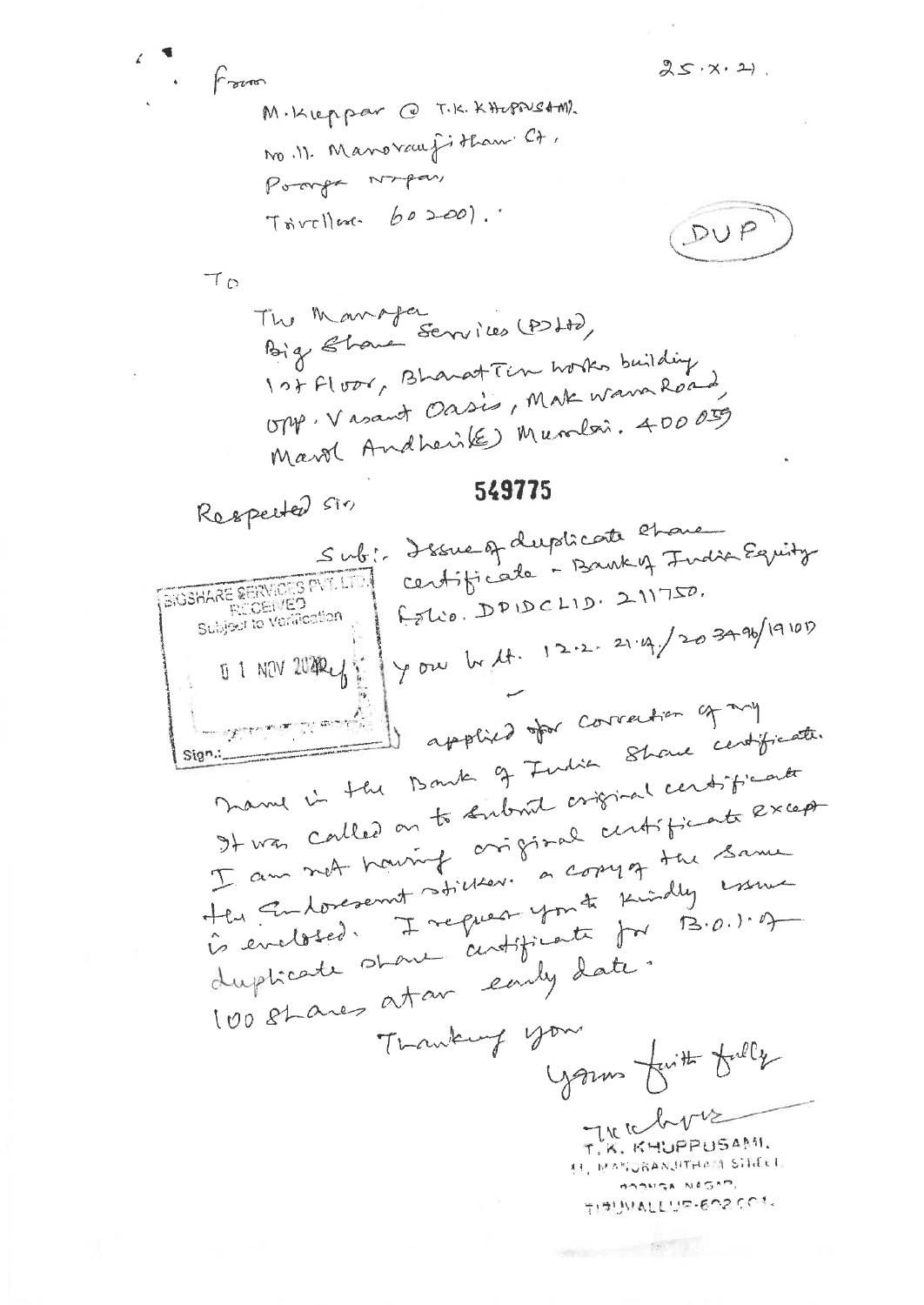## **Investor Relations Department**

| From:               | bssduplicate@bigshareonline.com                                                |
|---------------------|--------------------------------------------------------------------------------|
| Sent:               | Tuesday, November 2, 2021 12:52 PM                                             |
| To:                 | Rajesh Venkataraj Upadhya; Investor Relations Department                       |
| $Cc$ :              | ganesh@bigshareonline.com; jibu@bigshareonline.com;                            |
|                     | bhagwan@bigshareonline.com; Bssduplicate@Bigshareonline.Com                    |
| Subject:            | Duplicate Share Intimations Received On: 20211102 BANK OF INDIA - EQUITY Folio |
|                     | no: 341678                                                                     |
| <b>Attachments:</b> | 549912.pdf                                                                     |

CAUTION: This email originated from a source outside Bank of India. Do not click on links or open attachments unless you recognize the sender and you know the tent is safe

Dear Sir/Ma'am,

Please be informed that in terms of the provisions of the SEBI (LODR) Regulations, 2015, the Company is required to submit information regarding loss of share certificates and issue of duplicate certificates, to the stock exchange within two days of its getting information. Further, the said intimation has to be filed only through the mode of NEAPS filing for NSE and on listing.bseindia.com for BSE and not via hard copy submission.

Accordingly, we are sharing herewith the receipt of the following request for loss of share certificate of the Company by shareholders, to enable you to comply with the said regulatory requirement within the timelines prescribed.

| <b>Client Name</b>                                | Cert.<br>No | Dist. No<br>From | Dist. NO.<br>To | Folio<br>No. | Quantity | Name                                  | JH 1                                   | J۲ |
|---------------------------------------------------|-------------|------------------|-----------------|--------------|----------|---------------------------------------|----------------------------------------|----|
| <b>BANK OF</b><br><b>INDIA -</b><br><b>EQUITY</b> | 343210      | 523310901        | 523311000       | 341678       | 100      | <b>PRAVIN VITTHAL</b><br>SAWANT DESAI | NIRMALA VITTHAL<br><b>SAWANT DESAI</b> |    |

Should you have any queries in respect of the aforesaid instruction kindly revert back.

Regards,

Bigshare Services Pvt. Ltd.